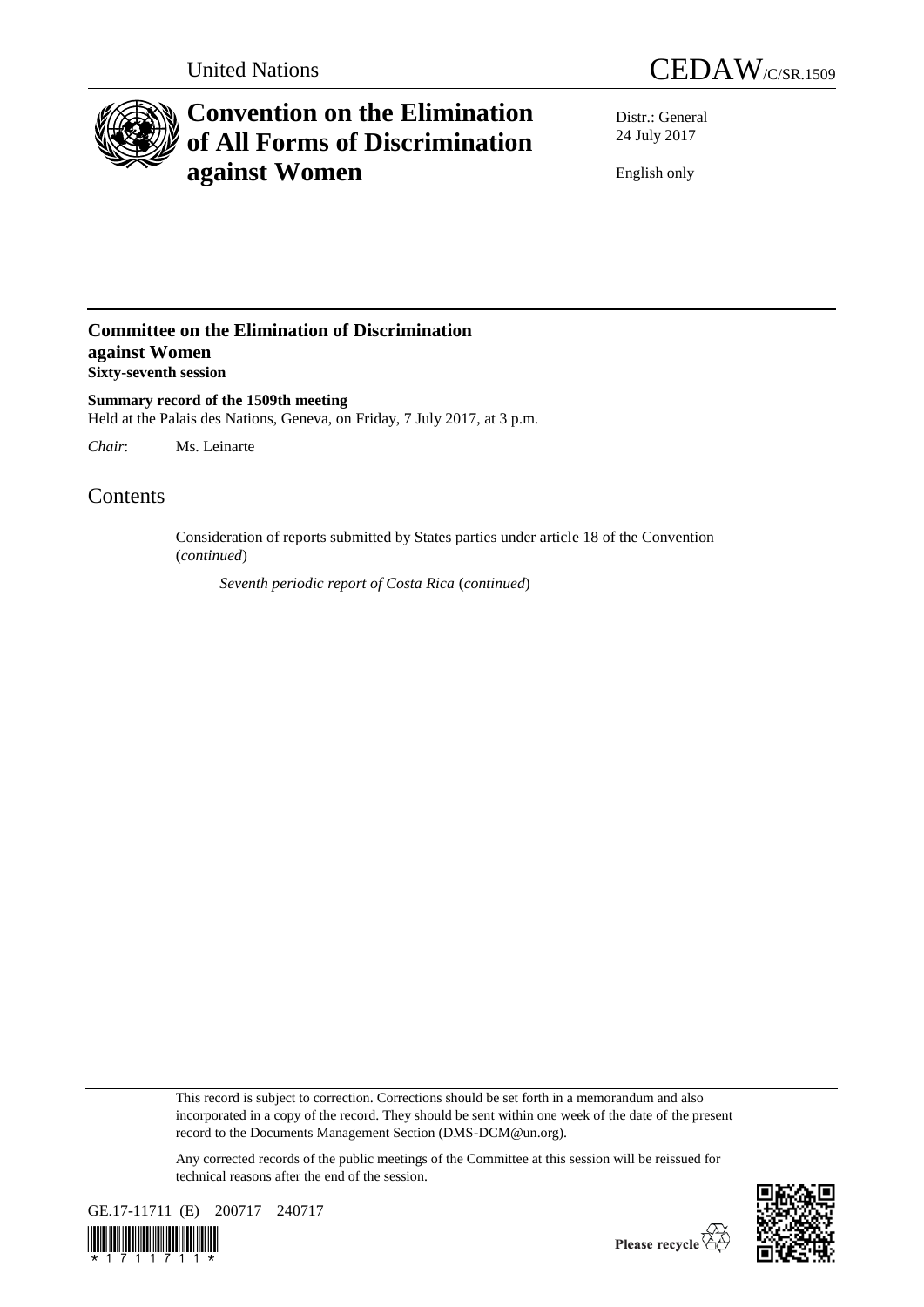*The meeting was called to order at 3 p.m*.

**Consideration of reports submitted by States parties under article 18 of the Convention** (*continued*)

*Seventh periodic report of Costa Rica* (*continued*) (CEDAW/C/CRI/7; CEDAW/C/CRI/Q/7 and Add.1)

#### *Articles 7 to 9* (*continued*)

1. *At the invitation of the Chair, the delegation of Costa Rica took places at the Committee table*.

2. **Ms. Manalo** said that she wished to know how many male and female ambassadors there were in the country's diplomatic services and whether a policy had been adopted to attract women to the service. She asked whether there was a regulation concerning husbands and wives working in the same service. She wondered what was being done to promote preventive diplomacy in Costa Rica, particularly in the light of Security Council resolution 1325 (2000).

3. With regards to transmission of nationality, she would welcome clarification as to whether the births of infants born out of wedlock could be registered if the father's name was not recorded. Given that children who were not registered were exposed to the risk of stateless even if their mothers were Costa Rican, she wished to hear what measures were in place to prevent that from happening.

4. **Mr. Guillermet Fernández** (Costa Rica) said that, as of June 2017, there were 83 men and 90 women in the Costa Rican foreign service. In addition, 33 heads of mission were men and 17 were women; however, all of the members of the Permanent Mission in Geneva were women. Costa Rica had not yet trained female diplomats in the Security Council resolution on women and peace and security, although a female police officer had been sent on a peacekeeping mission for the first time in 2017. Police officers had also been sent to take part in the United Nations Mission in Colombia as part of efforts to train both male and female police officers in preventive diplomacy.

5. **Ms. Mora** (Costa Rica) said that three main actors were engaged in work towards achieving gender parity in parties: political parties, the Supreme Electoral Tribunal and female political candidates. Political parties were responsible for ensuring gender parity, as required by the Electoral Code. Candidate lists could not be registered, nor funds allocated, unless there were equal numbers of men and women candidates, which was a major challenge for political parties. The parties had to negotiate solutions when that was not the case. The Supreme Electoral Tribunal had the power to reject party lists and withhold funds as had happened recently unless parity had been achieved. The Tribunal thus had complete control over the electoral lists. Nevertheless, gender parity was not enough; there had to be a parallel process of women's empowerment. In order to clear the way for women in politics, it was necessary for some male politicians to stand down. Voters were another key stakeholder who should be encouraged to use their vote to demand gender parity. A great deal of work had been done with women in political parties, namely a permanent training programme within the National Institute for Women (INAMU). An organization of women from political parties had been set up and meetings had been held with them in order to establish strategies to overcome weaknesses in the electoral procedures. A bill on gender parity that would apply to mayors was currently under discussion.

6. A bill that sought to deal with physical, psychological or sexual harassment against women or their families had been put forward. One of the objectives sought by Costa Rica during its presidency of the Inter-American Commission of Women was to introduce a framework law, which covered women in trade unions and other organizations, to address political violence in Latin America. The National Institute for Women had highlighted the importance of having a range of penalties — criminal and others — for perpetrators of political violence.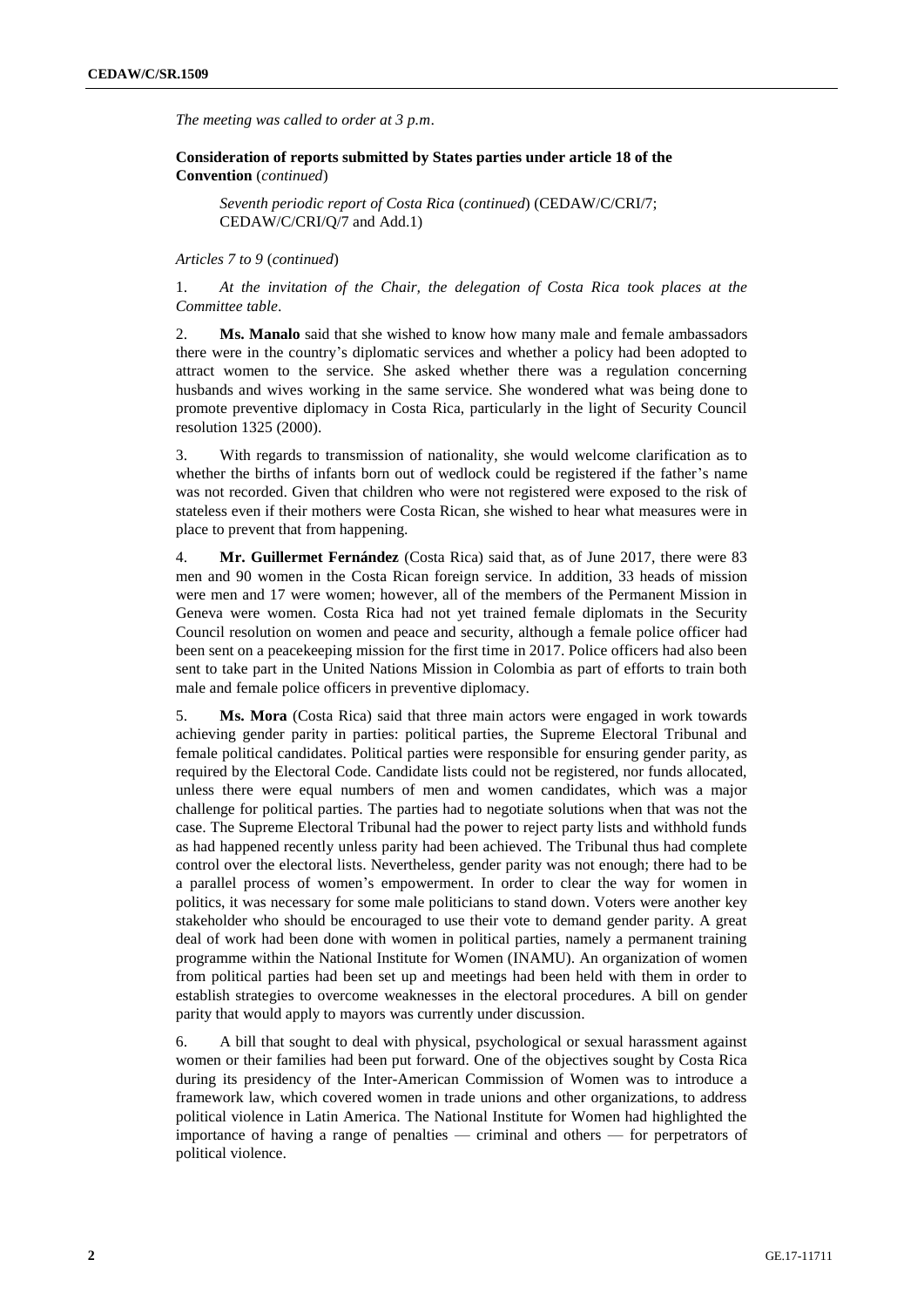7. **Ms. Manalo** said that, since the foreign service, and not the police, was responsible for drawing up the political and legal framework for preventive diplomacy, she wished to know what role female diplomats played in such action.

8. **Mr. Guillermet Fernández** (Costa Rica) said that married couples were able to serve in the diplomatic service, and indeed the same mission, as long as they were not in a hierarchical relationship that would preclude them from being assigned together. He would bring the suggestion concerning the training of women in preventive diplomacy to the attention of the Ministry of Foreign Affairs.

### *Articles 10 to 14*

9. **Ms. Verges** said that, although she welcomed the steps taken towards gender equality, no mention had been made of such steps in the area of education. Was this an omission or a shortcoming? She would welcome clarification as to whether the equality policy for education mentioned in the periodic report was new or whether it was an update of the policy from the combined fifth to sixth periodic reports (CEDAW/C/CRI/5-6), for which an action plan was expected. During the last reporting cycle, the delegation had been unable to provide information concerning the enrolment rates for secondary and tertiary education or data on the dropout rates for different segments of the population. She wished to know what measures were being taken to promote bilingualism, particularly among disadvantaged communities. She would welcome information on the measures that the State party intended to take to lower the dropout rate, especially among pregnant girls. The State party report stated that, although enrolment on vocational training courses had increased, they tended to be in areas traditionally associated with women; she thus would like to know what measures had been introduced to encourage women to undergo training in subjects traditionally dominated by men.

10. **Ms. Acosta Vargas** said that she welcomed the State party's ratification of the International Labour Organization (ILO) Domestic Workers Convention, 2011 (No. 189). However, there were still discriminatory stereotypes and a large gender pay gap of around 30 per cent. Women were overrepresented in low-paid jobs and in the informal sector. She wished to know what the main policies were to deal with that situation. She wondered whether there was a link between unemployment and underemployment of the female population and free trade agreements and what measures the State party was implementing to reverse that trend.

11. Noting with satisfaction the progress made in implementing the Committee's recommendations on creating a balance between work and family life, she wished to know whether more ambitious plans were being considered than the current six days of paternity leave, which was left to the discretion of the employer, as there was no law in place. She wondered if there were any plans to ratify the ILO Workers with Family Responsibilities Convention, 1981 (No. 156).

12. She wished to know whether the Government had brought domestic legislation into line with the ILO Domestic Workers Convention, 2011 (No. 189). The Committee would also like to know whether domestic workers had been informed of their new social security entitlements. Furthermore, the Committee was aware that child labour had decreased in the country; she would welcome any details of plans to eradicate it definitively.

13. The Committee had received reports that land owned by indigenous peoples and communities of African descent had been encroached on by various actors, without the communities having been given the opportunity to challenge such encroachments through the appropriate channels. Many of the community leaders were women. The Committee wondered whether those leaders were the subject of affirmative action measures to ensure access to justice, in spite of heavy court workloads, and whether the communities had been made sufficiently aware of the forms of protection open to them.

14. **Ms. Arocha Domínguez** said that she was concerned about a number of pending issues where little progress had been made, such as the lifting of the ban on in vitro fertilization, the introduction of guidelines on practising legal abortion and the incorporation of a new chapter into the law on sexual and reproductive health rights. She wished to know what measures were being taken to remove obstacles preventing women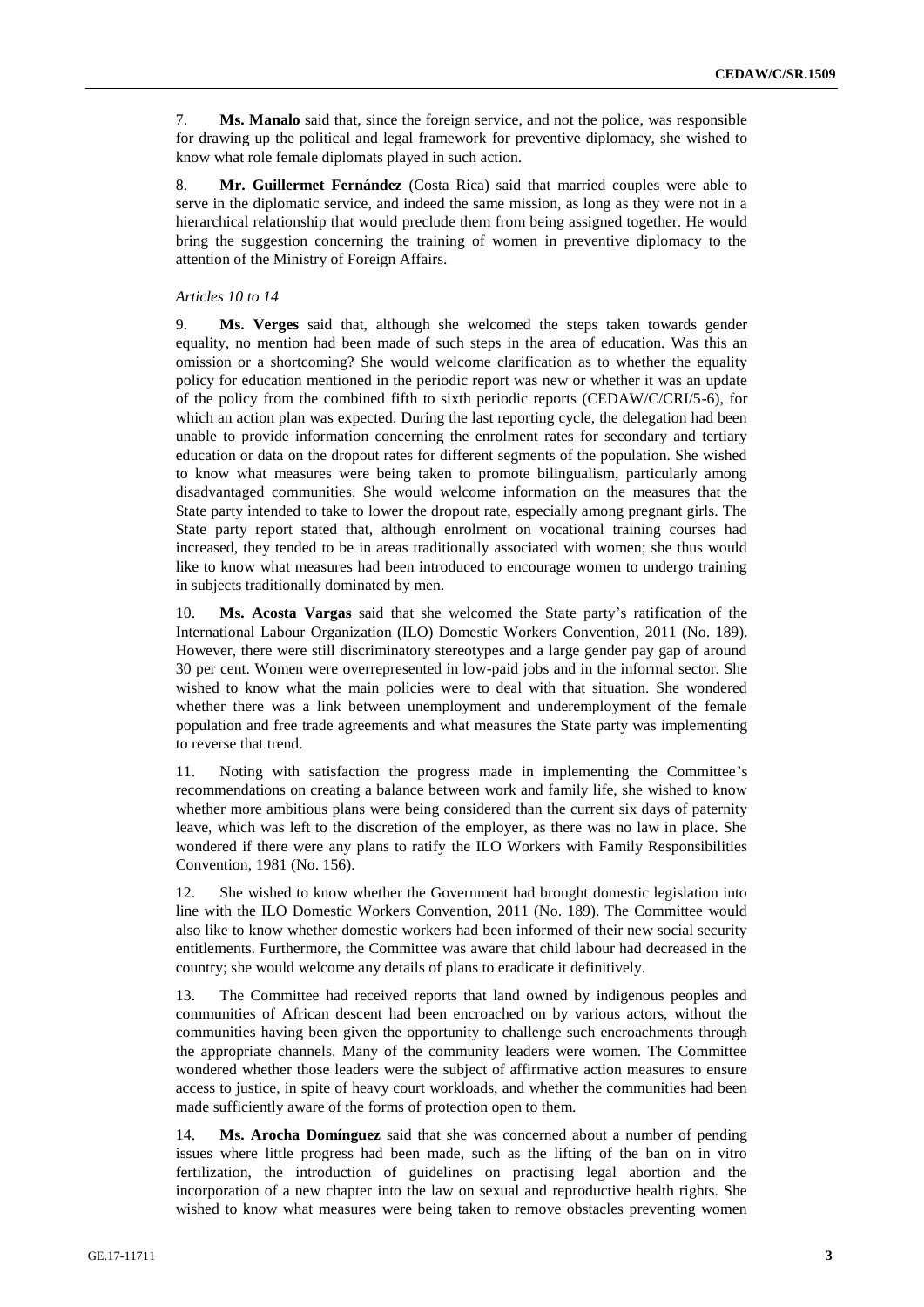from deciding on the number of children they had and at what intervals and to follow best practices already existing in countries in a similar situation to that of Costa Rica. She would welcome information on the action being taken to raise awareness of family planning services with a view to reducing teenage pregnancy. She asked how teenage pregnancies that were the result of sexual assault by family members or with persons known to the victim were dealt with. Given that, according to Government statistics, it was mostly women who took responsibility for contraception, she wondered whether men played an active role in the new family planning policies and initiatives, especially concerning the use of condoms, which also prevented the spread of sexually transmitted diseases, including HIV/AIDS. Information concerning the status of the amendment to the HIV/AIDS Act, which sought to end discrimination against and stigmatization of men and women with HIV/AIDS, would be helpful. Furthermore, she wished to know what programmes were in place for women and transsexuals who engaged in prostitution and transactional sex. Finally, she would appreciate hearing about the State party's plans to introduce maternity care programmes for the indigenous and Afro-Costa Rican communities and efforts to ensure that childbirth practices were respectful of the women in those communities and safeguards against abuse were in place.

15. **Ms. Arias Madrigal** (Costa Rica) said that the gender equality policy had been designed specifically for the educational sphere. Regarding statistics, disaggregated school enrolment and dropout figures for all levels was shown in table 19 of the annex to the periodic report. The table, updated in January 2017, showed that there was a slightly higher dropout rate for boys than for girls. To lower the school dropout rate, the programme "Yo me apunto" (Sign me up) had been promoted on television and in the press. As part of that programme, in some areas of the country, services were available to care for the children of young mothers while they attended night classes.

16. In 2016, the Ministry of Science and Technology had undertaken to encourage girls to take an interest in information and communication technology. A national policy on women and information technology was currently under development. Although there had been a slight increase in the number of women following non-traditional career paths in recent years, cultural barriers still remained.

17. **Ms. Mora** (Costa Rica) said that the Government was aware that women working in the informal sector and in the rural economy were particularly affected by labour market participation gaps. Consequently, a tripartite committee composed of employers, trade unions and governmental bodies had been established in early 2017 to deal with the informal economy, and a proposal had been advanced to gradually expand the coverage of the Social Insurance Fund of Costa Rica. Furthermore, strategic action had been taken to close the gender gap in science and technology. In that context, the National Institute for Women had participated in an initiative involving the multinational corporation Intel, the Ministry of Science, Technology and Telecommunications and the Ministry of Education. The offices of the First Lady of Costa Rica and the Vice President of the United States had cooperated on a knowledge transfer programme for primary school teachers so that girls were encouraged to take an interest in science and technology from an early age.

18. The promotion of women's labour market participation focused on expanding care services so that women were free to take up employment and lift themselves and their families out of poverty. A survey had been conducted on the childcare needs of working women, excluding women living in poverty, for that purpose, and a gender equality seal was used to require companies to show that male and female employees were able to reconcile their work and family life, for example through parental leave and flexible working arrangements. The Government had also introduced an indicator of multidimensional poverty that took women's care responsibilities into account and which had revealed that women accounted for more than 92 per cent of persons in poverty. The introduction of paternity leave was a proposal that had initially encountered scepticism but was now viewed positively and had been incorporated into a new bill proposal.

19. Concerning the ratification of ILO Convention No. 156, the National Institute for Women had called upon the Ministry of Labour and Social Security to submit the proposed legislation to the Legislative Assembly for discussions with a view to its adoption.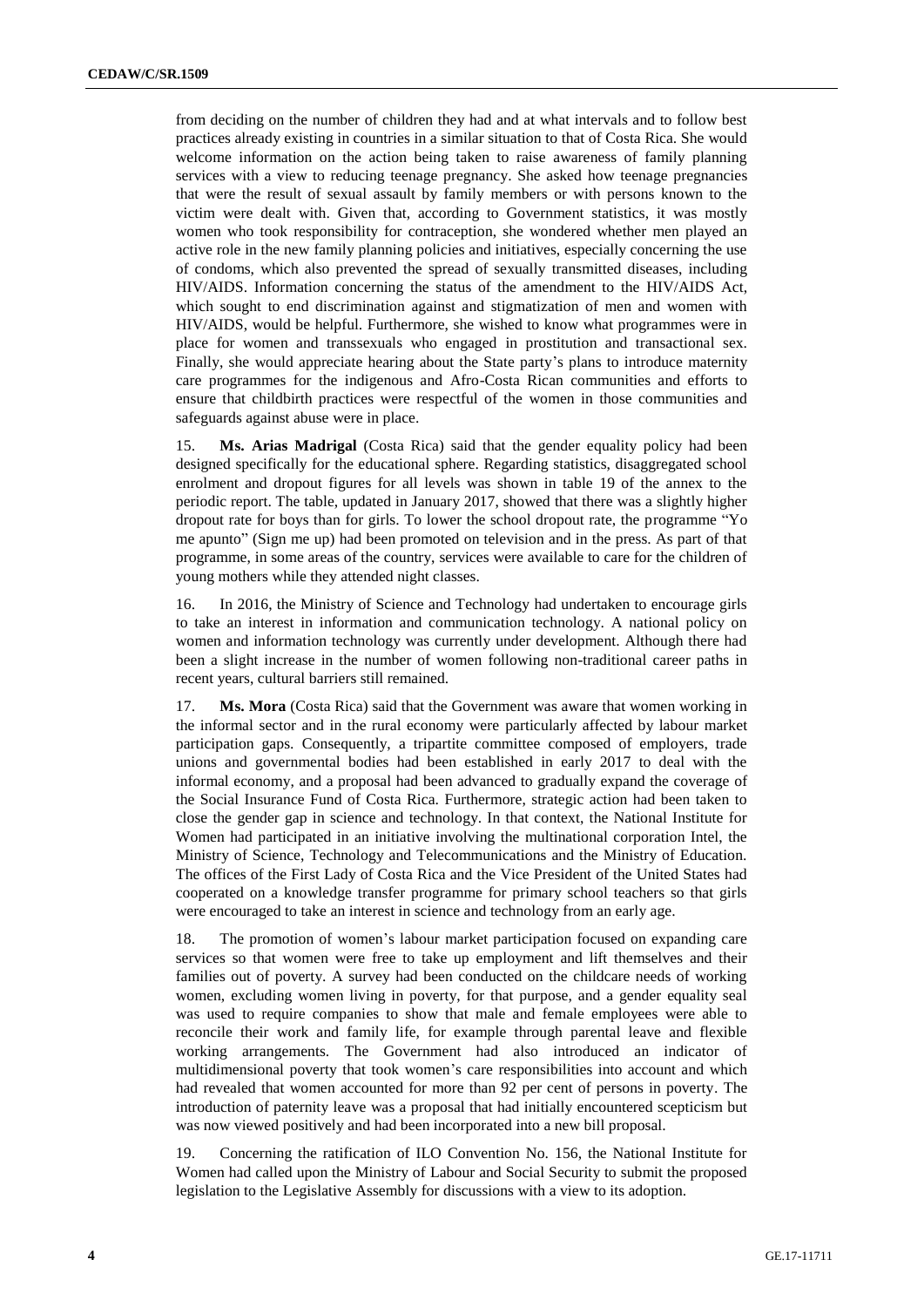20. With respect to women's ownership of land, the National Institute for Women had been called upon to assist women victims of violence in the Salitre indigenous territory who had come forward, while the Institute for Rural Development had recruited a team of topographers to establish the boundaries of indigenous territory and determine how much of it was no longer in the hands of indigenous peoples. The police played a leading role on the ground and were fully aware that violence was an issue.

21. In the health sphere, the comprehensive draft amendment to the General HIV Act was awaiting the final approval of the parliament, having received a positive opinion from the relevant committee. The Government also wished to highlight its efforts to integrate transwomen, many of whom worked in prostitution and had never had the opportunity to gain the skills needed to enter the labour market. The women had been encouraged to participate in training programmes on issues such as gender violence and the recovery of self-esteem, before being referred to the National Training Institute for specific skills training. The Government was also implementing the Meso-American Project for the Prevention of Teenage Pregnancy, which had resulted in a noticeable drop in adolescent pregnancy rates in the provinces of Guanacaste and La Cruz, and also addressed early pregnancy under a bill banning sexual relations with minors that would introduce harsher sentences for adults who were members of the minor's family. The National Plan for the Care and Prevention of Domestic Violence recognized such relations as a factor in adolescent pregnancy and proposed to work with adolescents to combat that particular form of violence.

22. **Mr. Guillermet Fernández** (Costa Rica) said that, in response to international human rights obligations, the Ministry of Health had drafted a technical regulation providing clinical guidance on therapeutic abortions in public hospitals. Owing to the sensitivity of the issue, the regulation was being given careful consideration but would recognize the need to protect the life and health of the mother and to provide a legal framework for medical professionals.

23. **Ms. Acosta Vargas** said she was concerned that migrant women were required to obtain a work permit, but might not know how to proceed when the issuance of such permits was delayed. Were the rights of migrant women adequately protected and were they informed about how to obtain the necessary documents?

24. **Ms. Verges** said that she wished to know what specific measures the Government was taking to prevent adolescent mothers from abandoning their school studies.

25. **Ms. Arocha Domínguez** said that she would be interested to know whether Costa Rica planned to sign the International Convention on the Protection of the Rights of All Migrant Workers and Members of Their Families. Given that Costa Rica had the technical capacity to develop health regulations and treatment protocols, she wondered what obstacles stood in the way of issuing guidelines for therapeutic abortions.

26. **Mr. Guillermet Fernández** (Costa Rica) said that, originally a country of destination for migrant workers, Costa Rica had become a transit country and was also experiencing a small amount of out-migration for the first time. A debate was taking place in the Government on whether to accede to the Migrant Workers Convention, with the Ministry of Foreign Affairs, the Directorate General for Migration and the Ombudsman's Office taking different positions, although ratification remained unlikely in the near future.

27. **Ms. Mora** (Costa Rica) said that the "Yo me apunto" programme aimed at preventing children — including pregnant adolescent girls and teenage mothers — from dropping out of school and encouraging those who had done so to return. The Meso-American Project for the Prevention of Teenage Pregnancy aimed to improve girls' knowledge and focused on two regions of Costa Rica with high rates of early pregnancy. The efforts to prevent teenage pregnancy and school dropout were coordinated by the Social Insurance Fund of Costa Rica and the Ministry of Health, which provided training and counselling services and information on contraception and antenatal and postnatal care. The Avancemos ("Let's move forward") conditional cash transfer programme was implemented so that disadvantaged and poor families could receive economic assistance, on the condition that the children remained in the education system.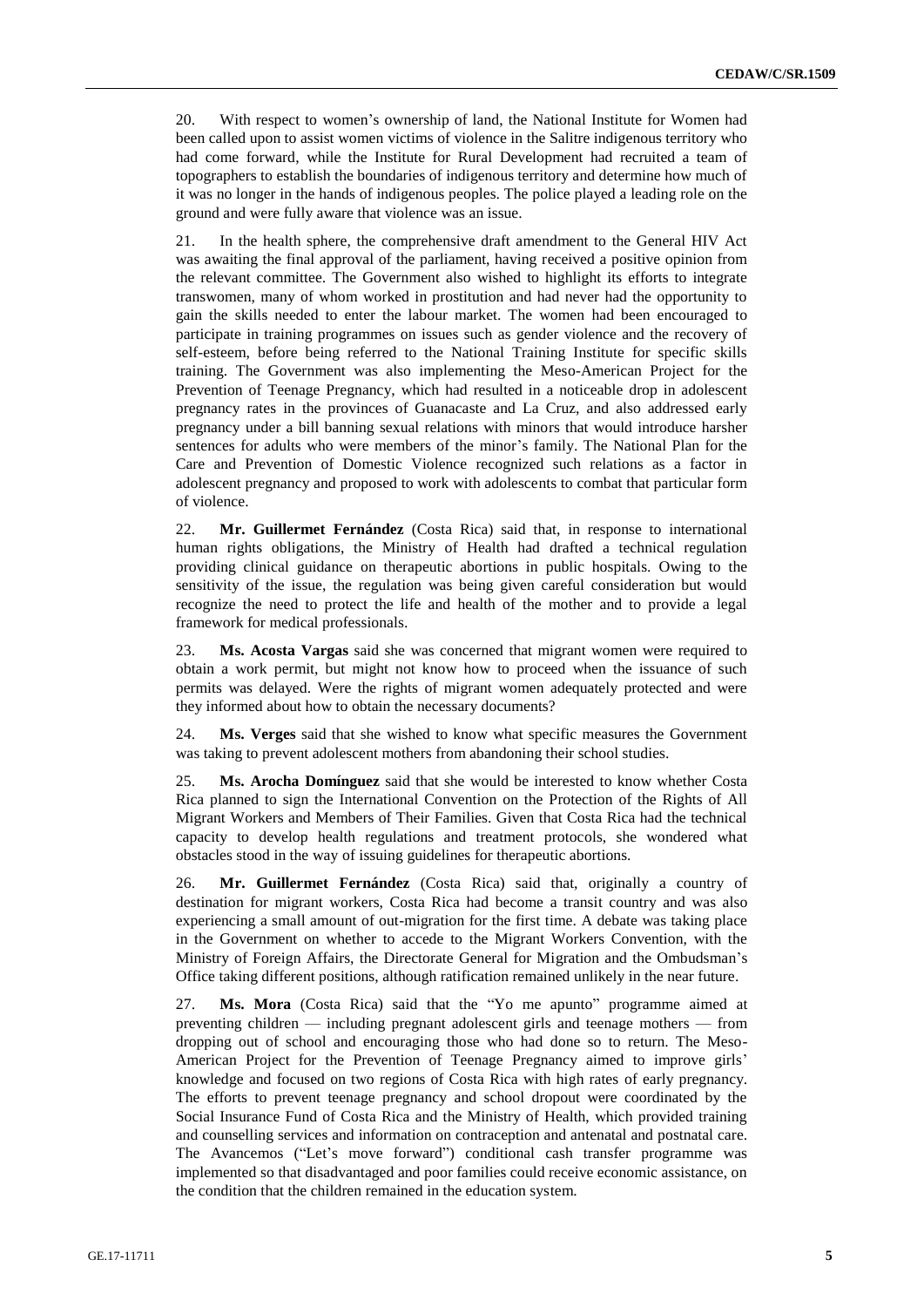28. **Mr. Guillermet Fernández** (Costa Rica) said that the Government was following a road map to free Costa Rica from child labour and its worst forms, in keeping with a national strategic effort that involved employers and trade unions. The initiative was monitored by the Ministry of Labour and Social Security.

29. **Ms. Mora** (Costa Rica) said that the Ministry of Education continued to implement a comprehensive programme on emotional relations and sexuality despite opposition from some parents. In fact, the programme had been expanded and was an important aspect of State policy on sexuality and relationships. On the question of land ownership, 153 concessions had been granted to residents living in the State-owned border zone with Panama.

30. **Ms. Acosta Vargas** said that she welcomed the strengthening of the credit programmes for micro, small and medium-sized enterprises managed by women. It would be helpful to have information on the impact that such programmes had had on women's employment and economic autonomy and on the involvement of women's NGOs in them. The Committee would also appreciate clarification of the links between national social inclusion policies and the implementation of the 2030 Agenda for Sustainable Development, such as the setting of targets to eradicate poverty and forms of social exclusion that particularly affected women.

31. The Government was to be commended for its non-contributory pension scheme, which covered persons over 65 years of age, persons with disabilities, widows and lowincome persons who had never paid social insurance. However, given that the pension was often drawn by indigenous persons, particularly women, the Committee was concerned about the general comments made by the Independent Expert on the enjoyment of all human rights by older persons that the administration system was saturated, that older persons encountered obstacles in withdrawing the allowance and that pensions were sometimes misappropriated by relatives. She wished to know what the Government was doing to identify such shortcomings and take measures to address them. Lastly, she wondered whether Costa Rica had advanced in its efforts to promote local sport and recreation, including in the educational system and in priority care zones, indigenous territories and areas with large populations of persons of African descent.

32. **Ms. Bethel** said that, while rural women played a significant role in the economic survival of their families and communities, they received little recognition or reward and were often denied access to the benefits of the development process. She therefore welcomed the information that 303 parcels of land and 740 titles to land had been awarded to women between 2014 and 2016, but wished to learn what percentage of the total those allocations represented and what percentage had been granted to indigenous women, women of African descent and women with disabilities. Was the allocated land sufficient to respond to the demands and needs of rural women? She also asked what further measures were being considered to improve access to land and how the State intended to prevent the dispossession of land belonging to indigenous rural women.

33. Given that lack of participation was a cause and consequence of poverty, the State party had undertaken commendable efforts to promote women's participation in rural development councils, so that women accounted for 46 per cent of participants, as well as 4 chairs and 18 vice-chairs of the steering committees of those councils. However, disaggregated data might be provided on the percentage of women occupying such leadership roles including women from ethnic minorities and women with disabilities. What measures were being taken to further increase the influence of women in rural development and decision-making? She would also be interested to learn whether any study had been done on the impact of the new model of territorial governance on the lives of rural women.

34. Since a transformative approach was needed to ensure equal access to education, the State party should describe the steps it was taking to promote women's rights and access to education, training and literacy and to overcome barriers such as negative cultural attitudes and excessive domestic duties. She would appreciate details of the measures being taken to improve the employment situation of rural women and girls, the impact of training programmes, the proportion of participants that found employment and women's access to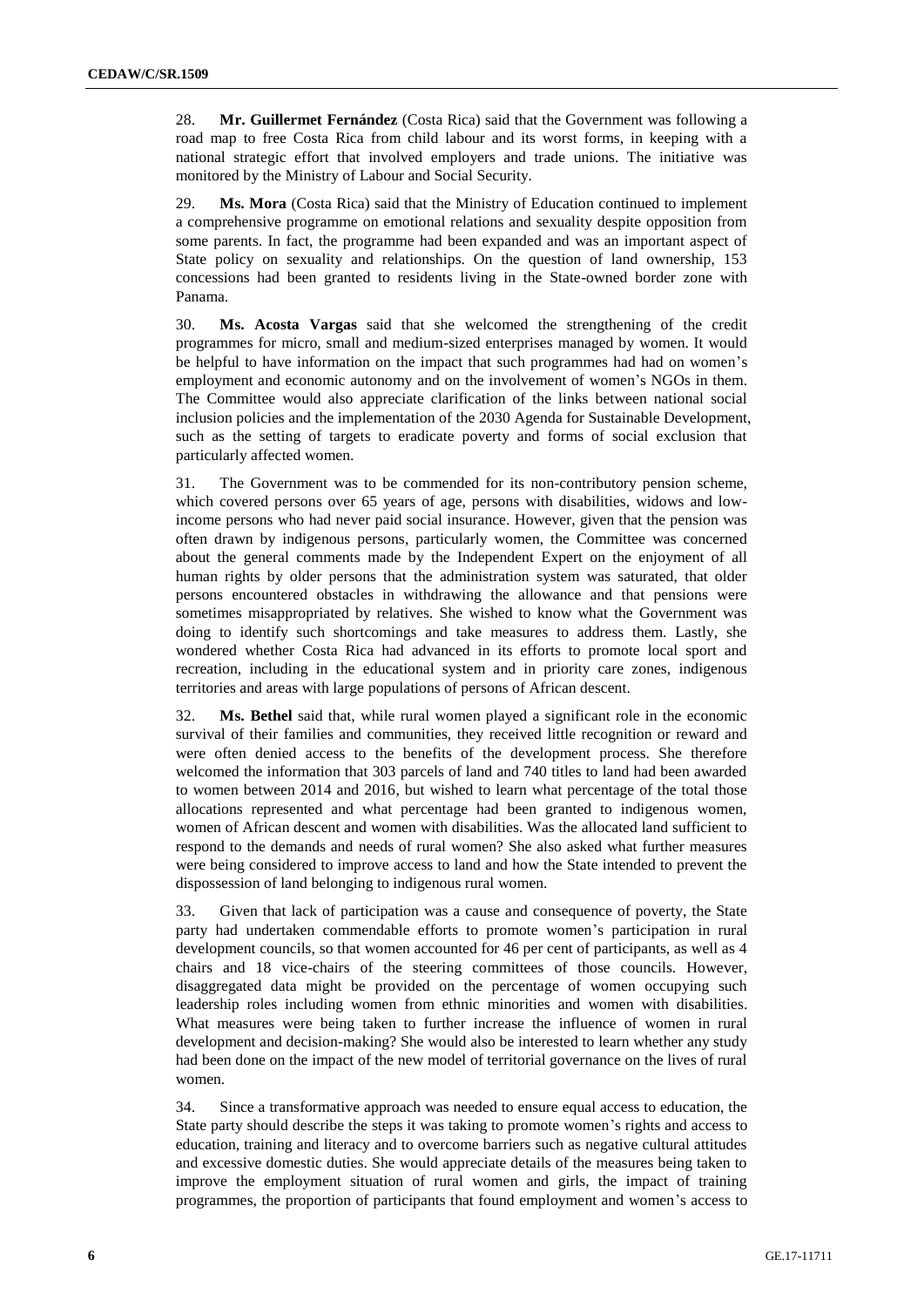market facilities, technology and social security programmes. The Committee would also be interested to know what substantive gains had been achieved by rural women as a result of the two programmes to promote women's business activity and entrepreneurship referred to in the report, Start a Business and FOMUJERES.

35. **Mr. Almendares Fernández** (Costa Rica) said that the Rural Development Institute had established an inclusive model of governance for development in rural areas. Approximately 28,000 people, of whom almost half were women, had been involved in rural development efforts. A new territorial model of governance had also been developed to enable civil society and public companies to work together to develop local regions. In addition to participating in planning of the use of land, rural women were members of all steering committees of the Territorial Council for Rural Development, alongside representatives of indigenous people, people of African descent, persons with disabilities and older persons. The number of female chairs and vice-chairs of those committees had increased, and all territories had introduced projects to foster the economic empowerment of women. Regarding access to land, during the reporting period, approximately 33 per cent more land permits had been granted to women than to men. There was no longer any requirement for land to be registered in both a man's and women's name and women heads of household had been able to register land in their own name since 1995.

36. **Ms. Bethel** asked whether men and women had equal access to land in rural areas. She would also appreciate data on women in leadership positions disaggregated by ethnicity.

37. **Mr. Almendares Fernández** (Costa Rica) said that her delegation did not have the data disaggregated by ethnicity to hand but could provide the information in writing at a later date. In association with rural women's organizations, a number of ministries had jointly developed a pilot project in the south of the country to improve access to land, credit and funding in order to enhance women's empowerment. The results of the pilot project had recently been examined and a joint proposal had been made on the improvements necessary to ensure women's access to the relevant services. A programme had also been implemented to help female owners of small businesses, in addition to initiatives to improve access to education and health care.

38. Legislation on territorial and rural development had been drafted, but it remained difficult to demarcate the boundaries of the country's 24 indigenous territories. The presence of non-indigenous people in those territories had given rise to some conflicts. The Government intended to complete the demarcation process and turn the land over to the appropriate indigenous authorities.

39. **Ms. Arias Madrigal** (Costa Rica) said that the entrepreneurship programme for women in rural areas with micro-, small and medium-sized businesses had provided individuals and groups of women with funding and the opportunity to build their technical capacity and find new markets. Part of those businesses were run by women with disabilities. The relevant legislation on entrepreneurship and farming. Hundreds of women affected by Hurricane Otto had also received funding.

40. **Ms. Mora** (Costa Rica) said that the gender equality seal for small and mediumsized businesses covered both public and private sectors. In the process of applying the seal, deficiencies in gender equality were identified and the seal was given if they were overcome. Where the seal was not awarded, good practices were recommended. In addition, a football project conducted in the indigenous territories had succeeded in involving indigenous women in the sport, which was otherwise dominated by men.

41. **Ms. Halperin-Kaddari** said she wondered whether the National Institute for Women had taken any steps to ensure that the widely discredited theory of parental alienation syndrome was rejected by the courts when deployed by men as an argument in child custody and child support cases. She would be grateful if the delegation could comment on reports that a film on the syndrome had been screened in judicial institutions, which was at odds with the State party's claim that judicial training in the country was gender sensitive and impartial. In addition, she wished to know whether there were any legislative provisions requiring judges to take acts of domestic violence committed by fathers against mothers into consideration in custody hearings. She also asked whether there